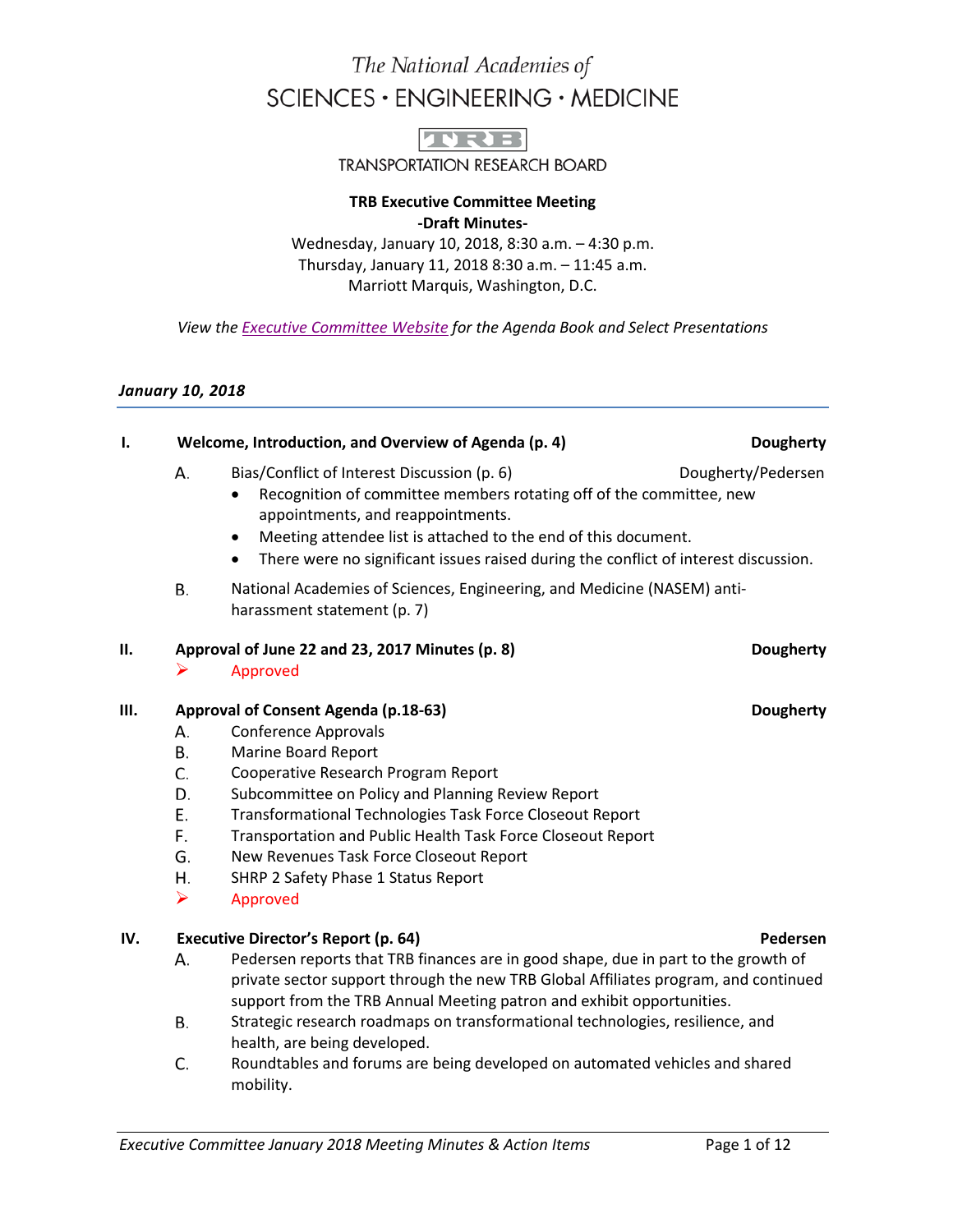- D. The resilience task force has been reconstituted to focus on mitigation and sustainability.
- E. TRB's Critical Issues in Transportation document will be a strategic document for TRB. Twelve topic areas will be covered. The Subcommittee on Planning and Policy Review (SPPR) will be refining the list, and a list will be available for review in June 2018. The report will go through the National Research Council report review process.
- F. Pedersen provided updates on the Inclusion and Diversity Strategic Plan, the International Activities Strategic Plan, and young members' activities.
- G. The NASEM is conducting two external reviews, the first on products and processes and the second regarding communication practices.
- Η. Pedersen announced that Mark Norman and Steve Godwin are making transitions. Norman is retiring, and Godwin is now a Scholar in Residence. Tom Menzies is now serving as acting director for consensus studies.

## **V. Centennial Task Force Update (p. 88) Larson**

А.

- The task force established a goal, theme, and logo for the event; identified products and promotional opportunities; and developed a marketing and communications plan to be in place by April 2018 so volunteers and staff can start developing materials for the upcoming celebration.
- **B.** The committee is working on developing a 100<sup>th</sup> Anniversary History Book. Sarah Jo Peterson has been hired as the author and is actively conducting research for the book.
- C. Other products include a website, social media campaign, lists, booklets, roaming exhibits, and an Annual Meeting Exhibit.
- D. Fundraising activities are underway, including outreach to patrons as well as the Smithsonian, Ford, and other corporate or foundation partners.
- Ε. Executive Committee members provided ideas on ways to interest the general media in TRB's centennial.

## **VI. Inclusion and Diversity**

- TRB Division Committee Update (p. 93) **Hanson** А.
	- The TRB Division Committee was formerly known as the Subcommittee on NRC Oversight (SNO).
	- As part of NASEM, TRB's Division Committee ensures that all TRB reports meet standards for objectivity and quality set by the institution; and tracks and promotes overall participation of minorities, women, and other underrepresented groups in all TRB committees and panels. Profession, age, gender, geography, race, and ethnicity are dimensions that the NASEM also tracks.
		- o Younger volunteers are generally more diverse than senior volunteers.
		- o It appears that younger volunteers are more reluctant to answer the question about race and ethnicity. Only about half responded to demographic questions versus 75 percent of those 35 and older.
		- o Panel and committee involvement of women and minorities have flat-lined, so the Diversity and Inclusion Task Force will be considering a variety of strategies to increase involvement.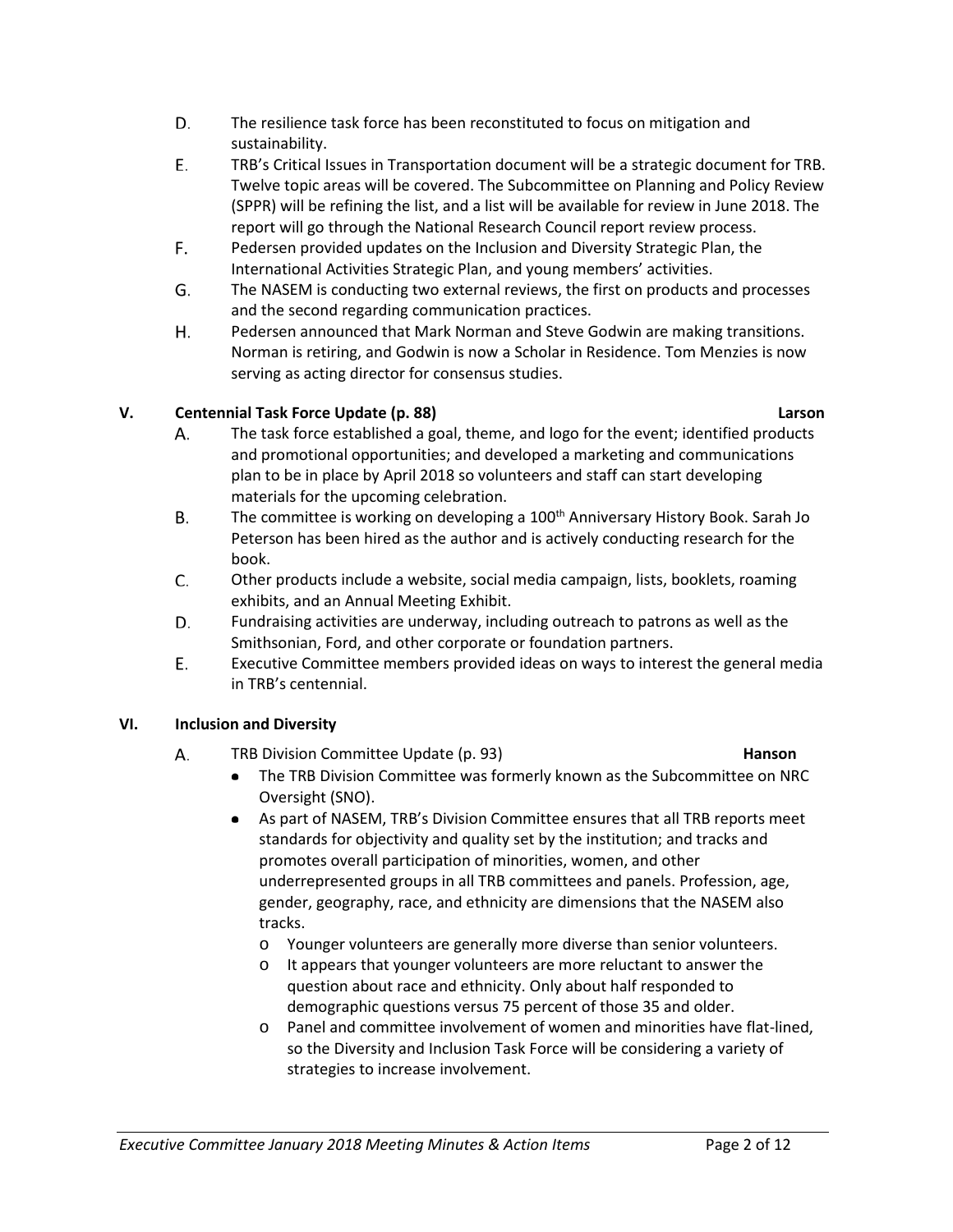- o There is no growth in diversity for the people carrying out the reports of TRB. Women make up 26% of contractors, and underrepresented minorities make up 7% of contractors. More effort is needed by TRB to increase TRB's diversity to improve the quality of what we do and offering opportunity to everyone.
- В. Diversity and Inclusion Strategic Plan (p. 103) **Ford**

- The mission of the Diversity and Inclusion Task Force is to facilitate making diversity and inclusion a core value for TRB staff, volunteers, contract awardees, projects and the transportation communities that TRB serves. A diverse and inclusive culture will enhance the mission of TRB because it will increase innovation and creativity. The task force developed seven strategies:
	- 1. Identify practices and develop primers for committee and panel chairs, and TRB staff highlighting strategies and resources used to recruit, welcome and actively involve a more diverse committee and panel membership.
	- Engage with transportation-related organizations and other appropriate 2. organizations that traditionally have a more diverse membership than TRB, to increase their members' awareness of and participation in TRB.
	- Find new ways for Annual Meeting and specialty conference attendees to engage in a way that creates inlets for everyone to make connections and feel included and welcomed.
	- 4. Identify practices and develop primers for TRB staff and the contracting office to identify and minimize barriers to achieving greater diversity among TRB contractors, whether they are suppliers or research consultants.
	- 5. Identify and minimize barriers to achieving greater TRB staff diversity.
	- 6. Ensure that inclusion and diversity, and issues of equity, civil rights and workforce development are addressed through technical activities and research projects.
	- 7. Improve existing data, information, and communication mechanisms to support all strategies.
- Next steps: Refine action items and designate to TRB staff. A special committee chaired by Dr. Carol Lewis will provide oversight and identify performance measures. Progress on implementation of the strategic plan will be reported by the special committee to the TRB division committee and to the executive committee on a semi-annual basis.
- The Executive Committee discussed steps that it can take to help mentor underrepresented groups.
- $\triangleright$  The Executive Committee approved the Inclusion and Diversity Plan
- C. TRB Signing of a Memorandum of Understanding with Women's Transportation Seminar (WTS), the International Transport Forum (ITF) – Geneva, and the Conference of Minority Transportation Officials (COMTO) (p. 109).
	- As part of the Inclusion and Diversity Plan, Pedersen signed MOUs with WTS and COMTO to help foster partnerships and increase information sharing, awareness and involvement by TRB and organizational partners.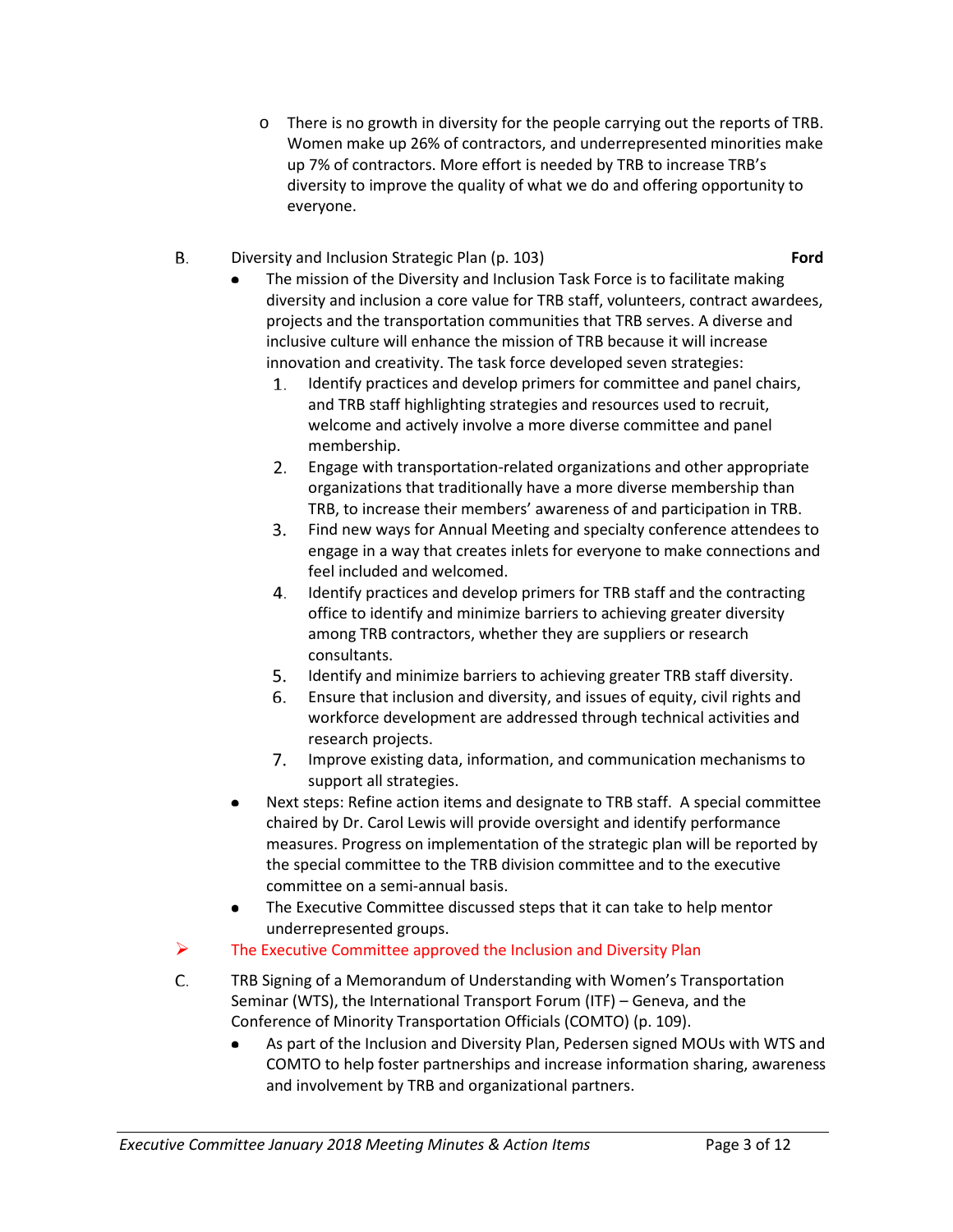- D. Minority Student Fellows Program (p. 113) **Febey**
	- 9<sup>th</sup> year of the program, 21 students, and 14 schools.
	- The U.S. Federal Highway Administration (FHWA) has helped to double the size of the program.
	- Febey reports that several other continuing and new partnerships are underway.
	- A checkbox donation option on the Annual Meeting registration page continues to be useful for donations.
	- Former fellows are returning to the Annual Meeting and are participating on TRB Standing Committees.
- Ε. Young Members Council (p. 118) **Kirley**
	- Sponsored sessions at the Annual Meeting focused on professional development issues, the Six Minute Pitch, and participation in the Career Fair, and Young Professionals Reception.

## **VII. Break**

## **VIII. Special Topic: Resilience (p. 119)**

- А. Resilience and Sustainability Task Force **Arroyo**
	- The task force, in collaboration with the TRB standing committees, provides i. ways to enhance and improve how TRB committees and research programs address resilience and sustainability.
	- The task force suggests actions and strategies that could be taken when ii. considering a risk and resilience management process and a holistic sustainability and resilience framework that reduces risk, improves services, sustains or grows the economy, adapts to changing conditions and empowers citizens.
	- iii. Timeframe:
		- First Meeting September 2017: Discussion of scope and goals.
		- $\bullet$  Second Meeting November 2017: Jennifer Jacobs presented on Climate Hazards and their impacts to transportation. The task force also considered topics for small working groups.
		- Third Meeting January 2018: Set a work period for six months and introduced and discussed small group themes and expectations.
- В. Lessons Learned Hurricane Harvey and Irma
	- i. Tom Kelly, Metropolitan Transit Authority of Harris County, Texas discussed preparations for Hurricane Harvey.
		- Storm developed into a hurricane in 48 hours, and the strength was unprecedented.
		- No time to evacuate so METRO continued service until it began to rain.
		- METRO relied on emergency management plans and continuity of service  $\bullet$ plans, and past relationships with public safety officials around the regions.
		- Third major flood event in less than 2 years, lesson learned was that they will establish a forward command to drive people to safety. METRO assisted local and regional partners to transport flood victims to safety.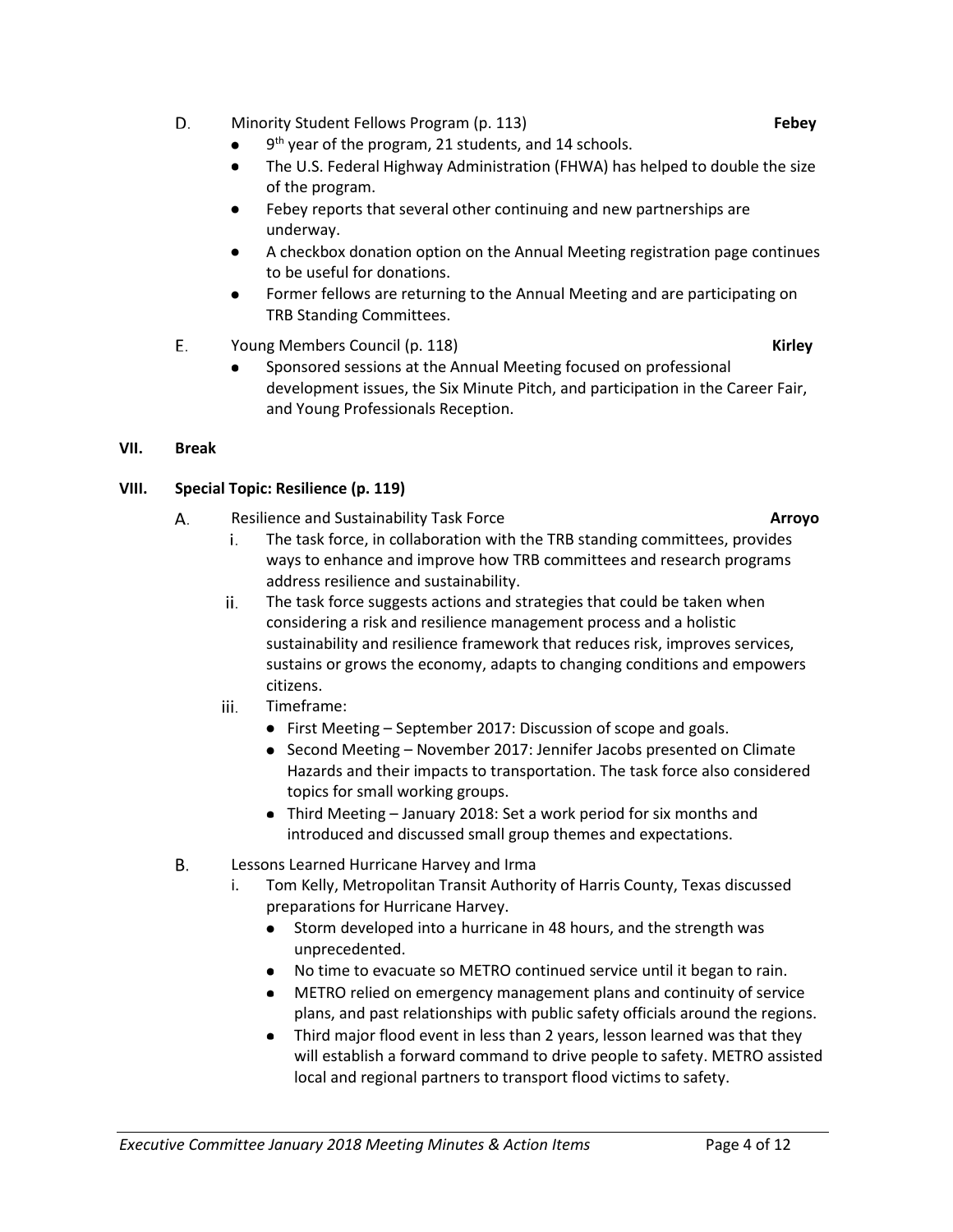- Damage:
	- o Two METRO busses completely flooded.
	- o 17 busses were flooded but returned to service.
	- o Damage to metro property estimated at \$15 million.
- Suspension and return to service:
	- o Service suspended Saturday, August 26, 2017 through Monday, August 28, 2017.
	- o Tuesday August 29, 2017: Metro supports medically necessary trips.
	- o Thursday August 31, 2017: Limited service.
	- o Full return to service Tuesday, September 5 (after Labor Day). Over 500,000 cars flooded.
- Takeaway: Plans were very important, but the relationships that METRO employees developed across agencies had made the difference in their ability to respond and save lives.
- ii. Tom Byron from Florida Department of Transportation discussed preparation for Hurricane Irma.
	- Irma formed about a week after Hurricane Harvey, and was a Category 5 Hurricane. The Florida Governor declared a state of emergency one week in advance of landfall, so FDOT had more flexibility with preparations.
	- On September 10, 2017, Hurricane Irma made landfall. Byron states that 7 million evacuated in Florida, which was one in three Floridians.
	- To help with the evacuation, FDOT instituted emergency shoulder use for cars. Byron states that once drivers used the shoulders, this helped with traffic flow. He reports there were no incidents or fatalities.
	- Returning home:
		- o Key piece that helps to recover quicker is to work with prioritizing clearance for highways to be cleared of junk and debris.
		- o Scour for bridges are an issue no bridge is reopened until it's looked at. Piles holding up bridge can be washed out with the storm surge.
		- o Worse congestion for the return trip, and FDOT will examine emergency shoulder use for returning evacuees. Byron reports there were traffic jams from Atlanta to Florida on I-75 and from Virginia to Florida on I-95.
	- Great support from other State DOTs. Plans in place and executed helped Florida, great coordination with other stakeholders. Having established relationships with those stakeholders was important.
- iii. The Executive Committee members discussed their experience with evacuation and event management with the California fires. Many agreed that some of the hardest work happens after a disaster, as employees forgo their own family responsibilities to help their community.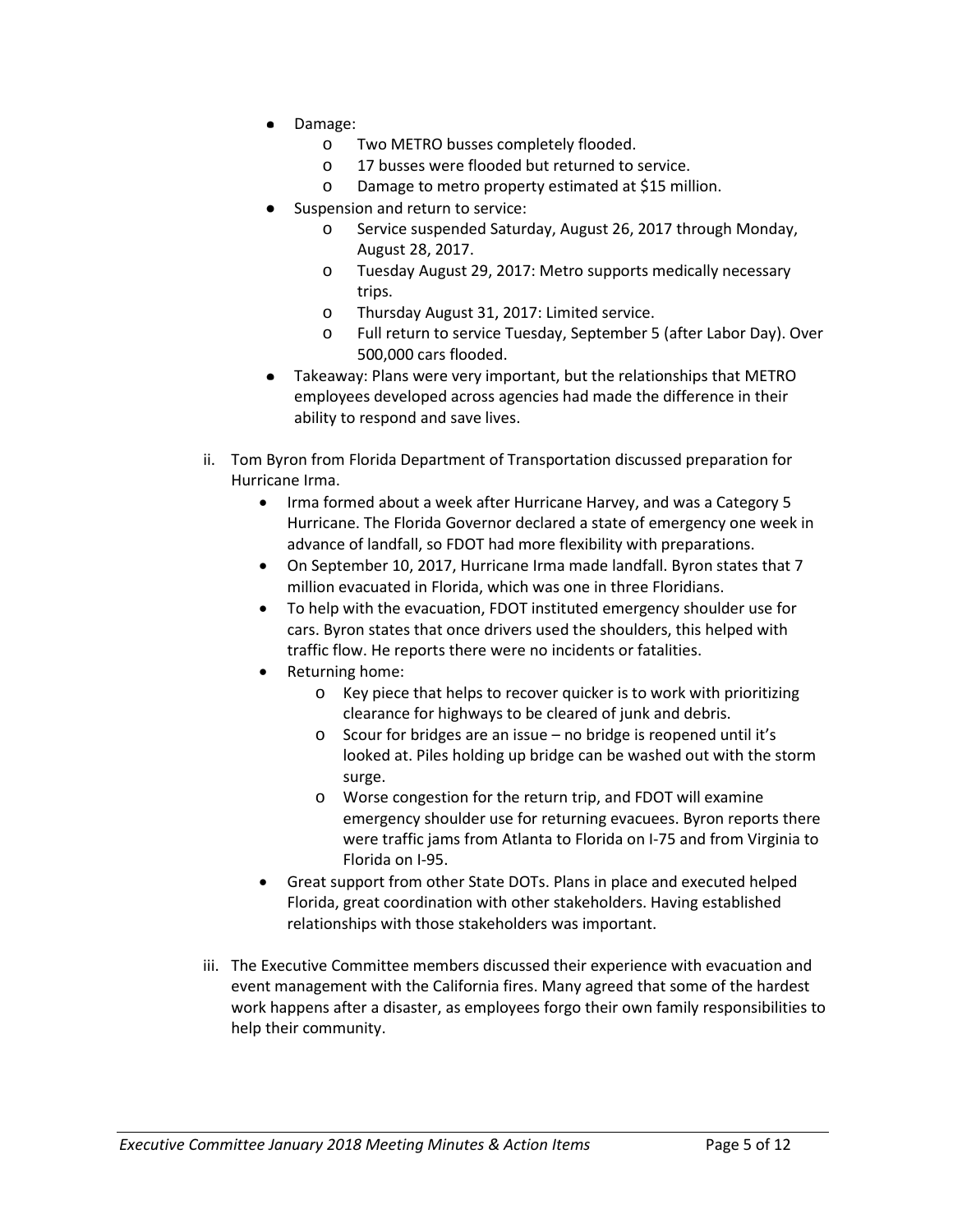### **IX. Introduction to Policy Session on Public Transportation**

- А. American Public Transit Association (APTA) Chair's Emphasis Areas **Ford**
	- Mobility is changing for us and the customers are not looking for a specific i. mode of transportation. Driven by technology. Customers are looking for doorto-door service and real time information.
- Β. New APTA President/CEO Perspective **Skoutelas**

i. Looks forward to working with TRB in addressing challenges and opportunities in the transit industry.

### **X. CHAIRMAN'S LUNCHEON –Washington Convention Center, Ballroom A/B** Speaker, USDOT, Senior Advisor for Infrastructure, James Ray

### **XI. Activity Briefings**

- A. [Paul P. Skoutelas,](http://onlinepubs.trb.org/onlinepubs/excomm/18-01-Skoutelas.pdf) President and CEO, APTA
	- i. Transit ridership is growing in relationship to growth in population.
	- ii. Local communities are stepping up to provide support for public transportation, and they're willing to pay for it.
	- iii. APTA researches transit users. APTA may conduct research itself or through contracts like TRB's Transit Cooperative Research Program.
	- Many new APTA members include ridesharing companies and start-ups.
	- APTA is supportive of piloting transit innovations. Innovations include electric busses, automated vehicles, FTA-Mobility on Demand, etc.
	- vi. Skoutelas is exploring how to help older systems to modernize to be more reliable. Older transit systems are in the most need for investment.
- Β. [Gwen Chisholm Smith,](http://onlinepubs.trb.org/onlinepubs/excomm/18-01-Chisholm-Smith.pdf) Director, Transit Cooperative Research Program, provided an overview of TRB's Transit Cooperative Research Program (TCRP). TCRP is authorized at \$5 million a year through the FAST Act.
- C. [Stephen Andrle,](http://onlinepubs.trb.org/onlinepubs/excomm/18-01-Andrle.pdf) Program Manager, SHRP 2 Naturalistic Driving Study Safety Data and Public Transportation, Technical Activities Division provided an overview of TRB's Standing Technical Committees that are addressing public transportation issues.

### **Policy Session: Public Transportation**

• [Dr. Steven E. Polzin,](http://onlinepubs.trb.org/onlinepubs/excomm/18-01-Polzin.pdf) Director, Mobility Policy Research, Center for Urban Transportation Research, University of South Florida

Dr. Polzin examined the relation of Vehicle Miles Traveled and trends in economic income, gross domestic product, and ridership declines within the last several years. Transit assumptions from 2012-2014 have changed in 2015-2017. It looks like trends with millennials (urban living, no car, use of transit) may be reversing historical trends as those millennials are moving out to the suburbs and purchasing cars later in life. Decreases in transit ridership may cause decreases in revenue which means cut services, and then decreases in ridership perpetuate. Dr. Polzin concluded that a broader discussion of mobility is necessary.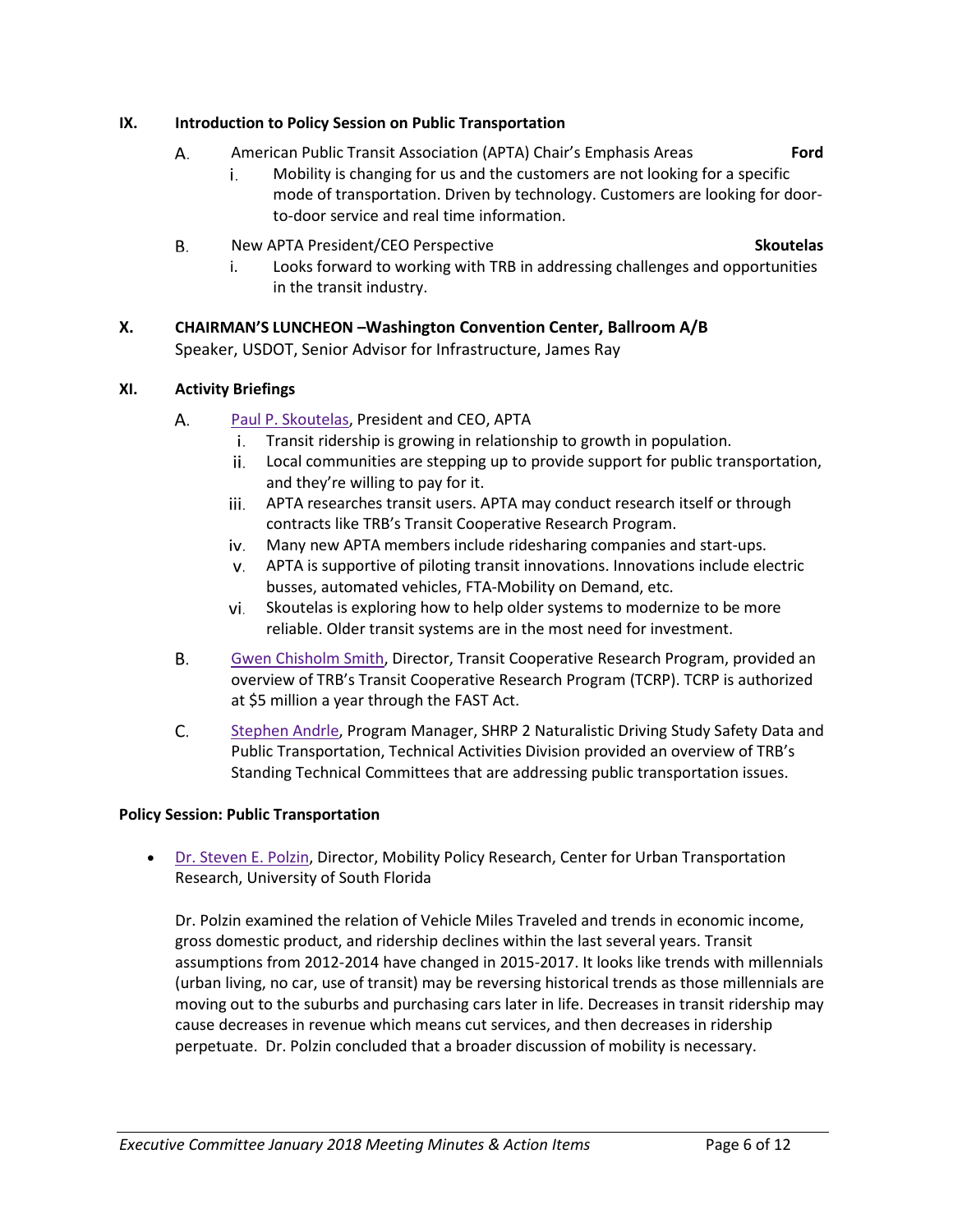• [Dr. Susan Shaheen,](http://onlinepubs.trb.org/onlinepubs/excomm/18-01-Shaheen.pdf) Adjunct Professor, Civil and Environmental Engineering; Co-Director of the Transportation Sustainability Research Center; and Director, Innovative Mobility Research at the University of California, Berkeley

Dr. Shaheen stated that when people have access to carsharing, they may use transit about the same or a little less than they have before. Bikesharing members ride the bus less in large cities. In small cities, bikeshare increases transit ridership. Shaheen laid out the factors that ridesharing/bikesharing can increase or decrease public transit ridership.

• [Randy Clarke,](http://onlinepubs.trb.org/onlinepubs/excomm/18-01-Clark.pdf) Vice President Operations and Member Services, American Public Transportation Association

Clarke explored the needs of transit agencies in the United States, and how funding has been difficult to invest in assets. APTA explored international practices through the International Study Mission to Asia in 2017. For example, Hong Kong includes alternative revenue models (like residential flats and business space) to help use the revenues to get to 99.9 percent ontime performance. In Singapore, they took their money to invest in maintenance. Public transportation ridership in Tokyo alone is about half the daily ridership in the entire U.S. (17 million). In Asia, the public expectation of safety is part of the business culture. These countries collect and analyze data as part of their asset management strategy. They have 30- 40 year capital plans.

Comments from Executive Committee Meeting:

- 1. The public will rely on transit for the foreseeable future, and more research and better data is needed.
- 2. Transit systems need to be at the table with mobility providers in order to give people choices on how they move around the region. For example, one app that includes all modes, travel times, and a payment option could be useful for the traveling public.
- 3. Bus ridership faces challenges.
- 4. Low brand loyalty across all modes of travel.
- 5. Costs are going up in bus fares and labor.
- 6. The transit industry is focusing more on mobility, less on mode.

### **XII. Breakout sessions and break for the evening**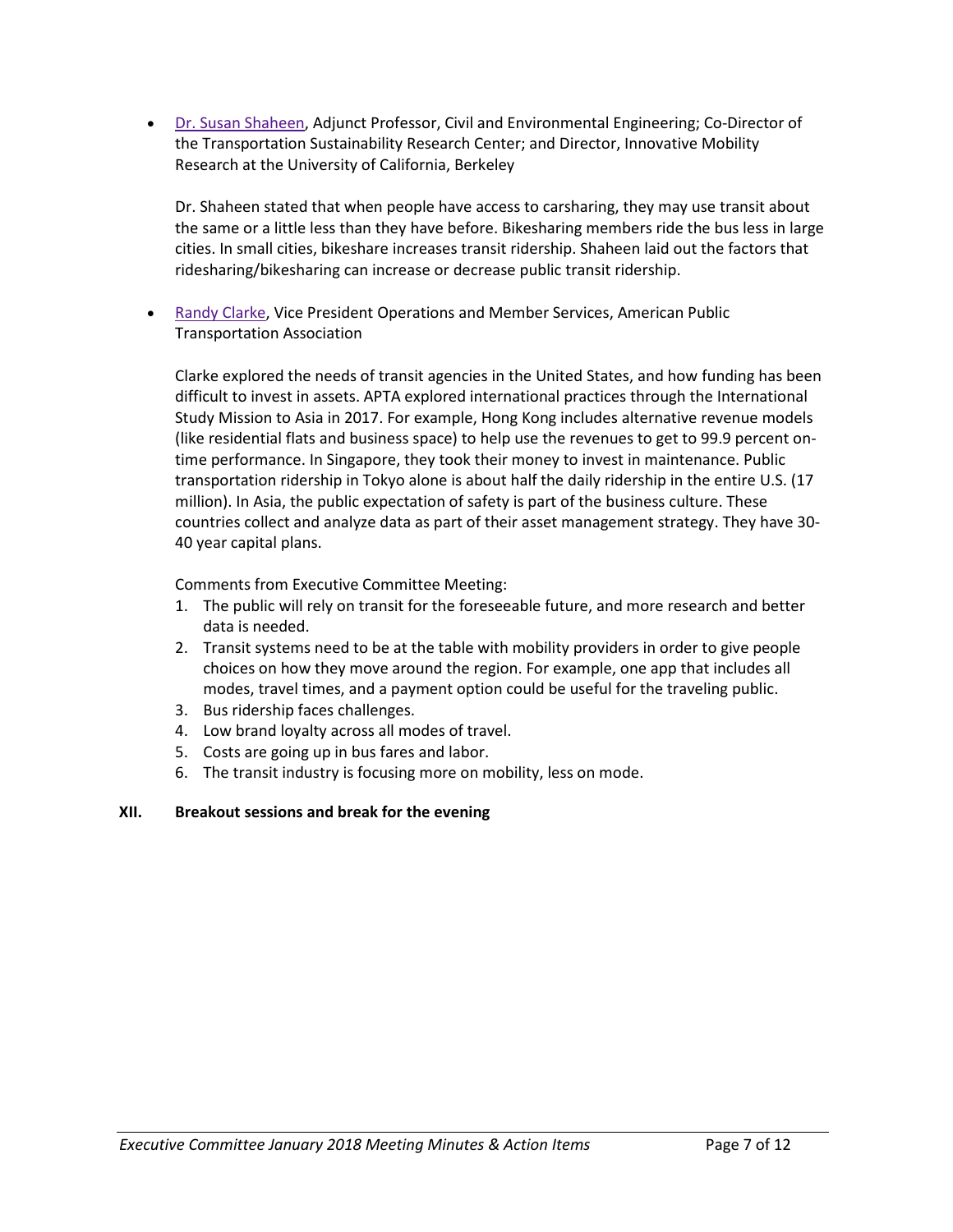### **XIII. Summary of Policy Sessions Dougherty/Rapporteurs**

### *<http://www.trb.org/Main/TRBExecutiveCommitteeMinutes.aspx>*

The rapporteurs summarized the discussions they had in their breakout groups about each presentation, and then discussed TRB's value proposition in relation addressing transit challenges.

### А. [Breakout Session Report on Travel Behavior and Public Transportation \(](http://onlinepubs.trb.org/onlinepubs/ExComm/18-01-Thomas.pdf)Pat Thomas, Rapporteur)

- i. Performance metrics: is ridership the right metric. Is mobility or efficiency incorporated into metric, and how does the transit system allow the economy to function?
- ii. Best practices: Governance, finance policies and business models like restructuring finance and procurement policies. Land-use and environmental policies were also considered.
- В. [Breakout Session Report on Shared Mobility and Technology Impacts](http://onlinepubs.trb.org/onlinepubs/ExComm/18-01-Cliff.pdf) (Steve Cliff)
	- Transit is shared mobility, and should be considering things like equity and social i. justice.
	- ii. Cost comparisons of transit versus other service should take into account higher costs to adhere to regulations, for example, Buy America requirements.
	- More research is needed in evaluating what customers want, creating and iii. carrying out pilot projects, and building relationships.
- C. [Breakout Session Report on Public Transportation Delivery](http://onlinepubs.trb.org/onlinepubs/ExComm/18-01-Park.pdf) (Hyun-A Park)
	- Discussion around communicating the value of public transportation. For example, showing the relationship between transit and GDP.
	- ii. In relation to workforce, leadership competency is really important. Placing the best people in leadership positions and developing the workforce. The customer wants to get from point a-to-b, and there's a need to work across modes to address the needs of the customer.
	- iii. With autonomous vehicles, the need for parking may go away (shared vehicles), so take parking infrastructure to make it into transit lanes.
	- iv. Potential actions include scenario planning, workforce development guidance, investing in people.

The Executive Committee members will explore researching these public transit issues through the CRP program, or using policy study funds to conduct a quick-turnaround project.

### **XIV. Future Policy Session (p. 158) Houston**

 $\triangleright$  Approved: The Executive Committee selected electric vehicles for the June 2018 policy session.

### **XV. Technical Activities Council Update (p. 164) Park Activities Council Update** (p. 164)

A. The TRB 2018 Annual Meeting: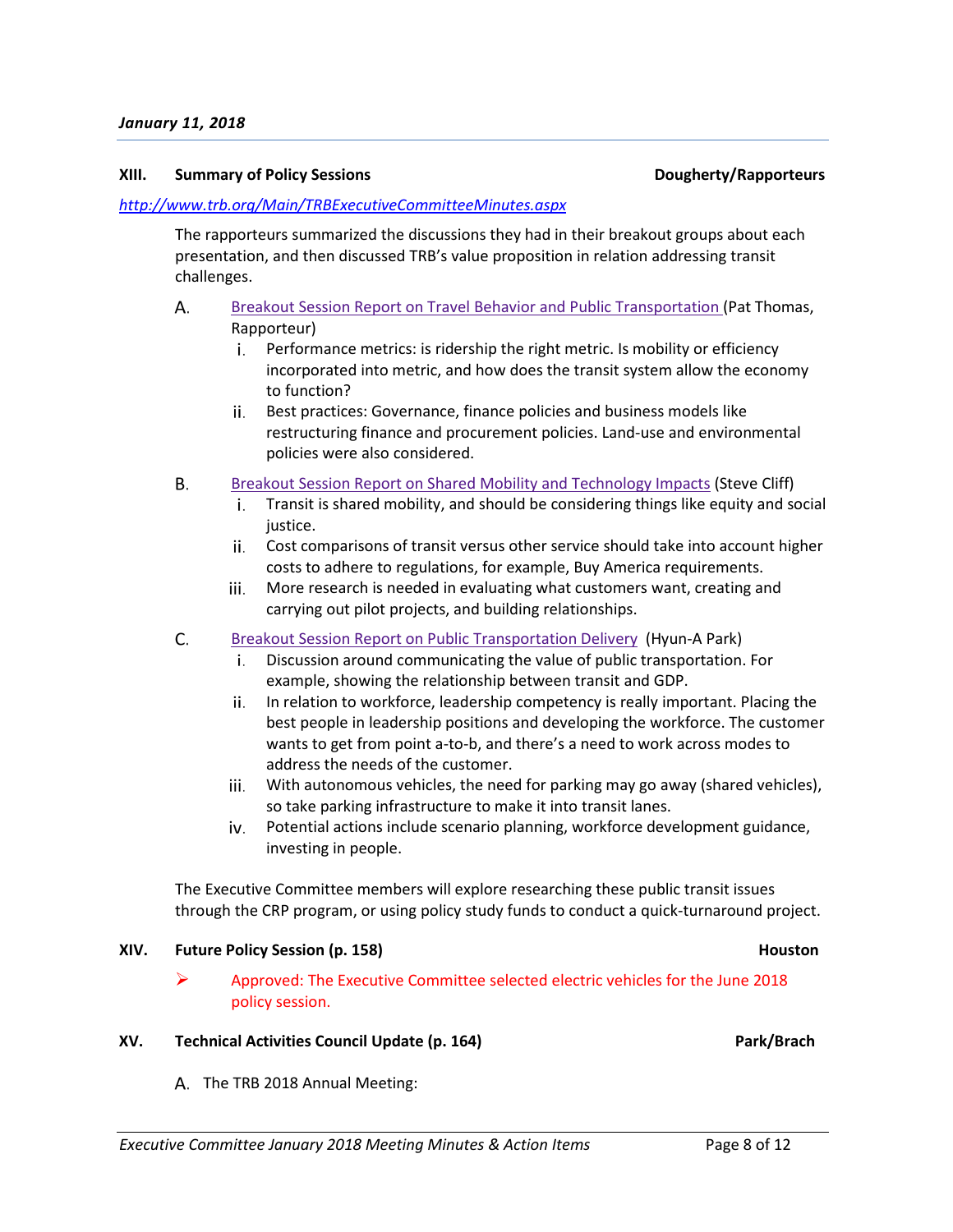- Facilitated 800+ Sessions and Workshops (includes 45 spotlight sessions):
	- 20 sessions on Transportation and Public Health
	- **61 sessions on Resilience and Sustainability**
	- 85 sessions on transformational technologies  $\bullet$
- Registration: 13,781 as of February 12, 2018 (a three percent increase from ii. 2017)
	- 245 exhibitors
	- 31 patrons, including three platinum
	- 36 organizations at Careers in Motion
	- New attendees orientation was revamped
- Spotlight theme for 2019: Transportation for a Smart, Sustainable, and Equitable iii. Future.
- B. TRB SHRP 2 Naturalistic Driving Study
	- i. Washington State DOT found through SHRP 2 data that more lighting is not necessarily better for safety.
	- ii. As a result, Washington DOT is saving money and while creating safer roads.
- C. Changes to the Transportation Research Record (TRR)
	- i. TRB has outsourced post-acceptance editing, publication, and marketing of the TRR to SAGE Publications. TRR still belongs to TRB
	- ii. SAGE will handle production, subscriptions, marketing
	- iii. Committees still initiate calls for papers, review papers, recommend publication
	- Expected benefits: iv.
		- Faster pre-edited publication online
		- More author services: increased impact factors, review of final proofs
		- More subscriptions
		- Higher impact factor
		- Somewhat lower cost
	- TRB's new TRR Managing Editor Patti Lockhart provides the journal with: v.
		- More state-of-the-art professional practices
			- Policies /procedures consistent with other peer-reviewed journals
			- Criteria and training for review coordinators, reviewers, authors
	- vi. Goal: TRR will be the journal that transportation researchers/professionals send their best papers.

### **II. Break**

### **III. International Subcommittee Brooks**

- А. Strategic plan for five years (p. 165)
	- i. Goal One: Actively engage colleagues from outside the United States in TRB activities, committees, and panels.
	- ii. Goal Two: Leverage bilateral international cooperative benefits when sponsoring or co-sponsoring international forums and conferences within current TRB processes and procedures.
	- iii. Goal Three: Encourage TRB participants to initiate and engage in new international activities (such as forums and conferences not sponsored or cosponsored by TRB; and cooperative research and twinning research projects) with an eye towards international collaboration.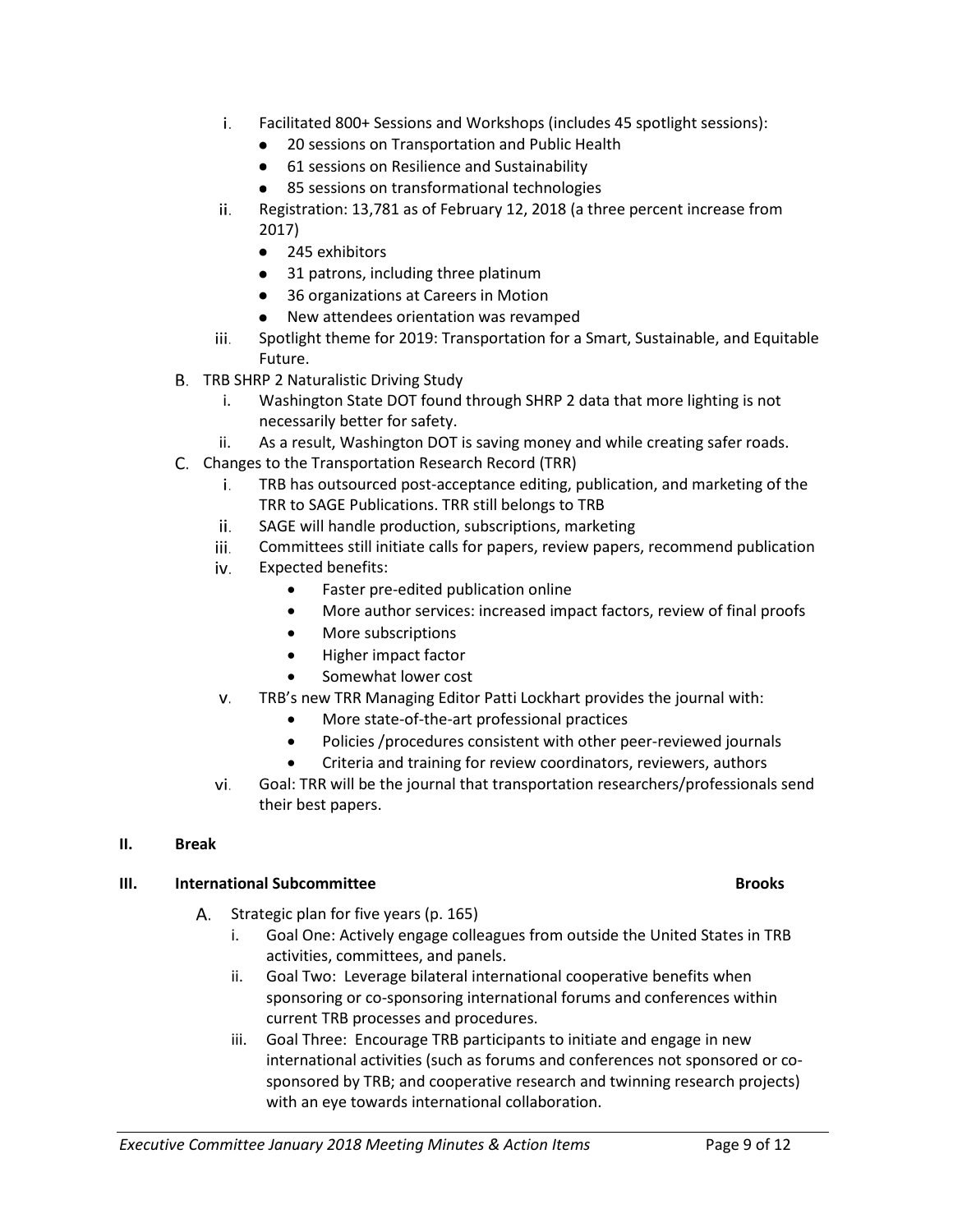- iv. Goal Four: Facilitate, review, and concur in Memoranda of Understanding between TRB and other international/national organizations.
- To achieve these goals, the committee proposes collecting data first to help set targets for growth. The Committee on International Cooperation will lead much of the implementation (A0010). Progress reports will be shared with the Executive Committee.
- With a focus on partnerships and how partnerships can advance TRB's mission, the committee received a suggestion to work with the Board on Global Health in NASEM's Health and Medicine Division.

## $\triangleright$  Strategic Plan approved by the Executive Committee

### **IV. TRB Forum: Preparing for Automated Vehicles / Shared Mobility Services (p. 179) Norman**

- A. Goal: Convene perspectives on the critical issues surrounding the deployment of automated vehicles and shared mobility. A key emphasis is on the discussion, identification, and facilitation of fact-based research needed to deploy these technologies in a manner and timeframe that informs policy to best meet long-term goals. Includes federal, state, and local agencies; academic or research institutions; private sector companies; and associations.
- B. Inaugural forum meeting convenes February 27-28, 2018.
- C. Executive Committee members suggested including the insurance industry.

### **V. Global Affiliate Program (p. 191) Davenport**

- A. The Global Affiliate Program replaced TRB's affiliate program.
- B. Six levels of participation, and existing affiliates have been placed into the new packages.
- C. 78 global affiliates and trying to attract new sectors to TRB.
- D. Waymo from Google joined at the lowest level, which is promising. Other new affiliates are joining.

### **VI. Critical Issues Update (p. 196) Pedersen**

- A. Issues that would guide all TRB programs (not just to the consensus and advisory studies division) Two documents will be produced:
	- i. Guidance for our stakeholders (technical)
	- ii. Broad audience
- 12 topics with about 4-9 issues under each topic total number of issues is 60
- C. Criteria to classify as a critical issue:
	- i. Is it an important longer term, future issue?
	- ii. Is it expected to be a major policy issue in the future?
	- iii. Will there be major changes related to the issue that will affect transportation in an important way?
	- iv. Is it an issue that is cross cutting across multiple modes of transportation?
	- v. Is it an issue of importance globally, and not just in the United States?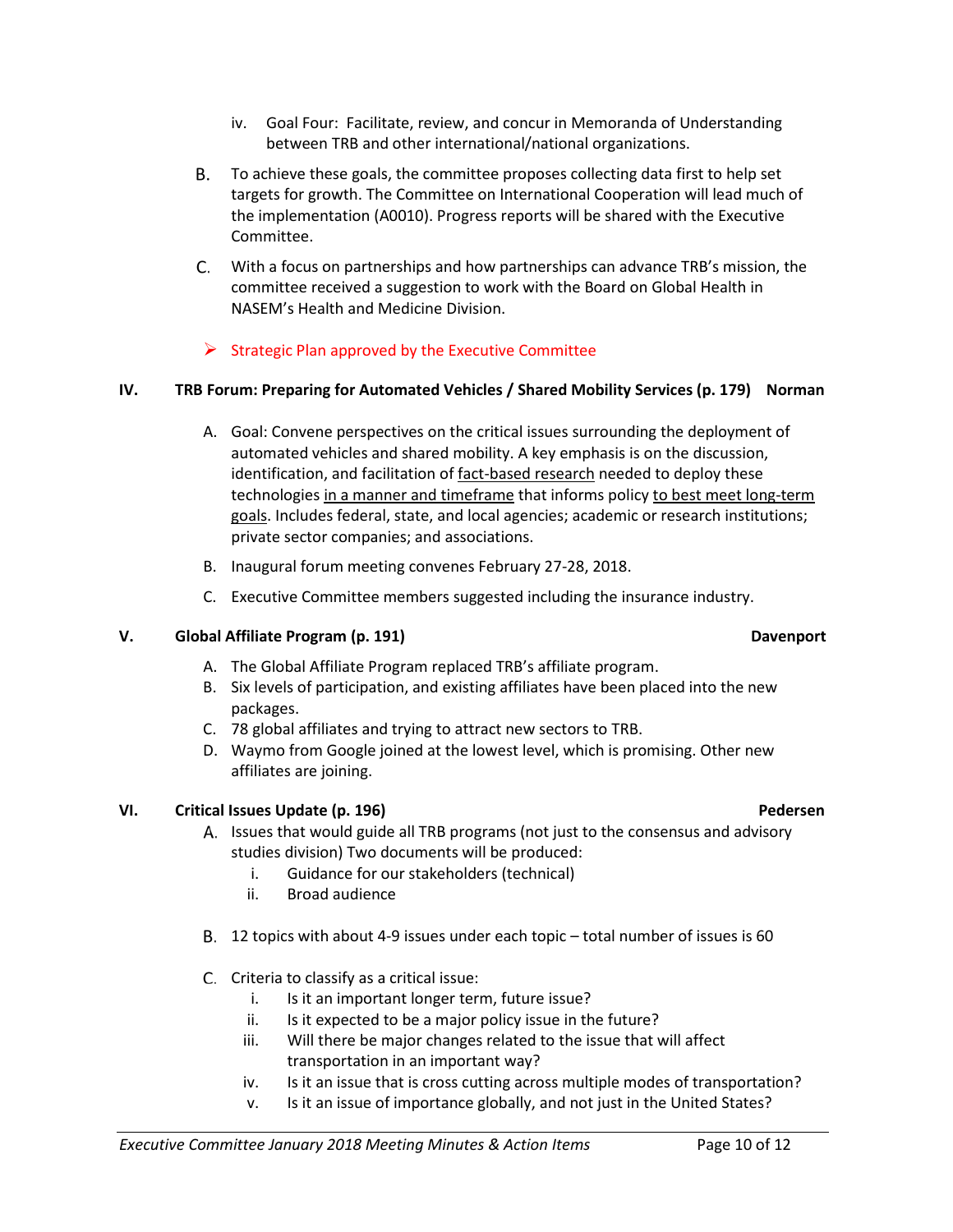- vi. Is it an issue that is related to broader societal goals?
- vii. Is it an issue that is related to key outcomes we are trying to achieve?

## D. Critical issue topics, which includes the number of issues associated with each topic:

- i. Transformational Technology (5)
- ii. Economics/Regulation (4)
- iii. Safety/Public Health (9)
- iv. Energy/Environment (4)
- v. Resilience/Security (5)
- vi. Funding/Finance (8)
- vii. Infrastructure/Asset Management (5)
- viii. Equity (6)
- ix. Governance (5)
- x. Population/
- xi. Demographics (4)
- xii. Human Capital/ Workforce (5)
- xiii. Innovation (issues still to be identified)
- E. A draft report will be available before the June Executive committee meeting.

### **VII. Consensus and Advisory Studies (formerly Policy Studies) (p. 213) Menzies**

- А. Studies completed:
	- i. Polar Icebreaker Cost Assessment (sponsored by the U.S. Coast Guard) (July 2017)
	- ii. Review of US Department of Transportation Testing of Electronically Controlled Pneumatic Brakes (sponsored by the Federal Railroad Administration) (September 2017)
	- Safe Transport of Hazardous Liquids and Gasses in a Changing U.S. iii. Landscapes (sponsored by the Executive Committee) (October 2017)
	- iv. Designing Safety Regulation for High-Hazard Industries (sponsored by the Pipeline Hazardous Materials Safety Administration) (October 2017)
- B. New studies:
	- i. Propane Pipes Safety and Regulation Study (sponsored by the Pipeline Hazardous Materials Safety Administration)
	- ii. Review of BSEE Offshore Inspection Program
	- iii. Truck Size and Weight Research Roadmap (sponsored by the Federal Highway Administration)
	- iv. Review of Innovative Bridge Research Program (sponsored by the Federal Highway Administration)
- C. Ongoing Studies (with sponsor in parentheses):
	- i. Future of the Interstate Highway System (Federal Highway Administration)
	- ii. Truck Size and Weight Research Roadmap (Federal Highway Administration)
	- iii. Review of Innovative Bridge Research Program (Federal Highway Administration)
	- iv. Review of Long-term Infrastructure Program (Federal Highway Administration)
	- v. Transit Evidentiary Data Study (Federal Transit Administration)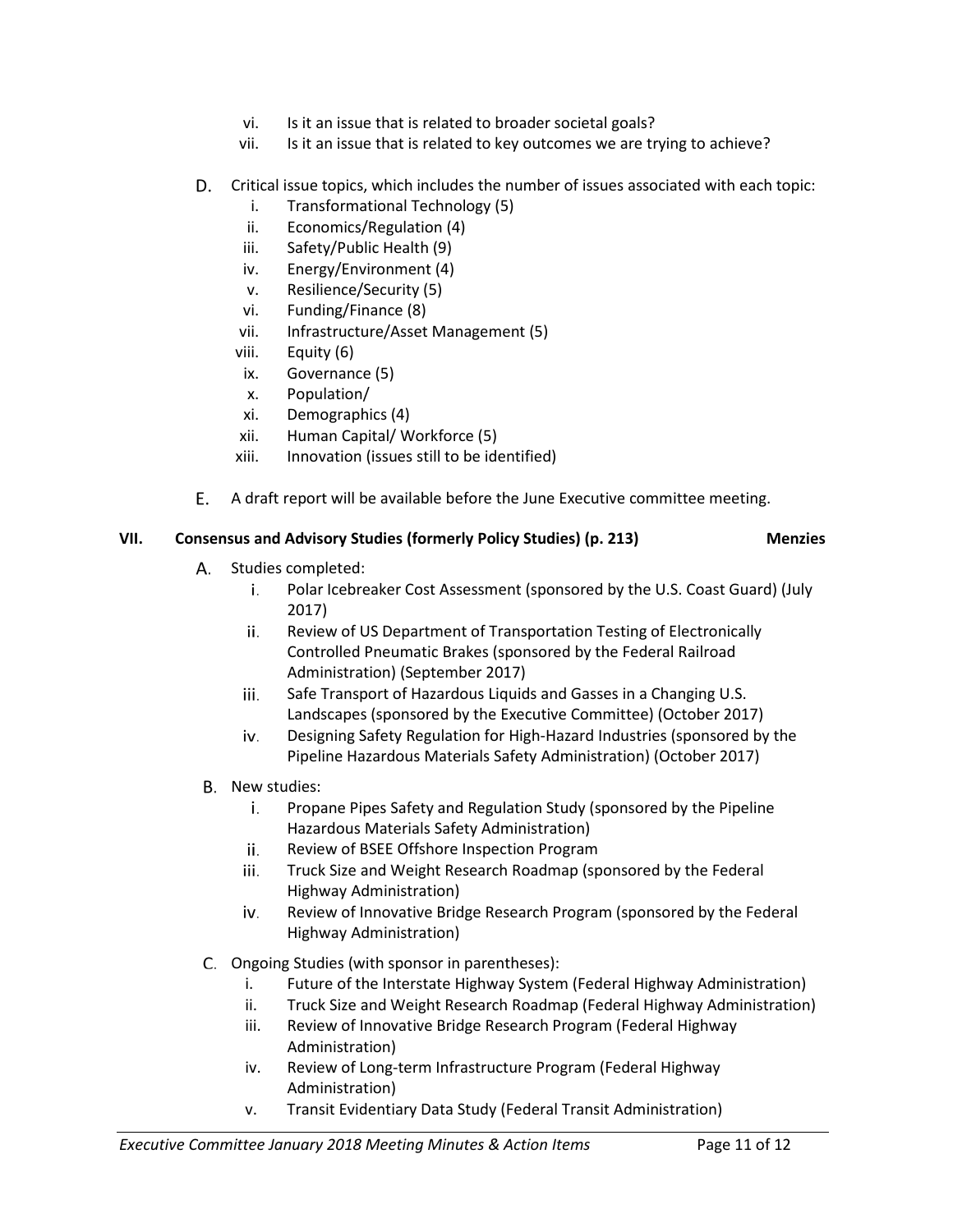- vi. Propane Pipes Safety and Regulation (Pipeline and Hazardous Materials Safety Administration)
- vii. Review of Vessel Stability Standards (U.S. Coast Guard)
- D. Candidate Self-Initiated Studies:
	- i. Experience and Issues Associated with Mileage-Based User Fees
	- ii. Policy Options for Enhancing the Quality, Quantity, and Reach of Transit by Integrating with Transportation Network Companies
- $\triangleright$  Approved: Policy Options for Enhancing the Quality, Quantity, and Reach of Transit by Integrating with Transportation Network Companies

**Next Meeting takes place June 13-14, 2018 in Woods Hole, Massachusetts**